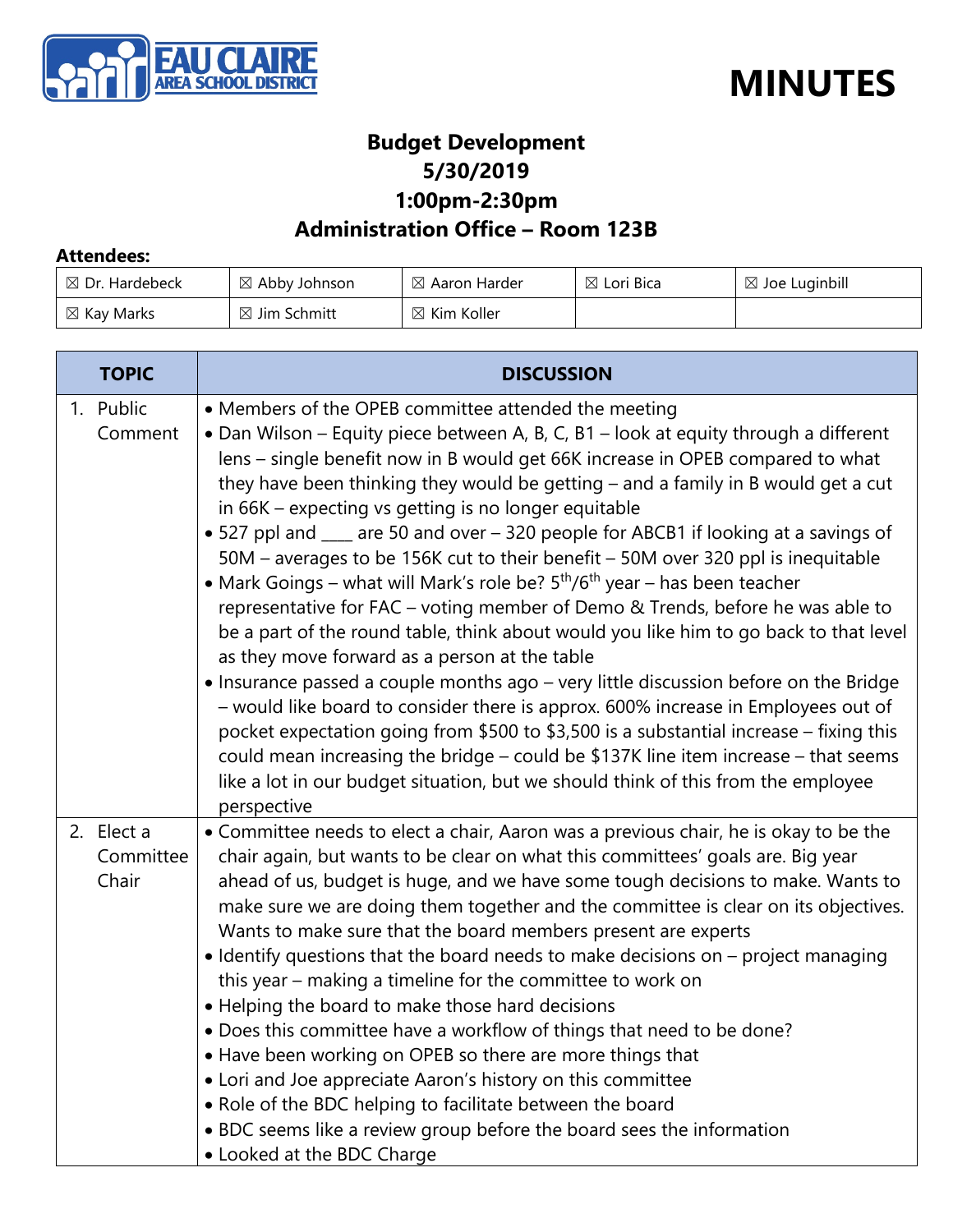|                   | <b>MINUTES</b>                                                                                                                                                                                                                                                                                                                                                                                                                                   |
|-------------------|--------------------------------------------------------------------------------------------------------------------------------------------------------------------------------------------------------------------------------------------------------------------------------------------------------------------------------------------------------------------------------------------------------------------------------------------------|
|                   | • Joe moves to elect Aaron to chair the committee Lori seconds                                                                                                                                                                                                                                                                                                                                                                                   |
|                   | • All in favor $-3$ approve                                                                                                                                                                                                                                                                                                                                                                                                                      |
|                   | • Congratulations Aaron!!                                                                                                                                                                                                                                                                                                                                                                                                                        |
| 3. Continuing     | • Abby's PowerPoint                                                                                                                                                                                                                                                                                                                                                                                                                              |
| <b>OPEB</b>       | • Including an OPEB history that has been shared with the OPEB committee                                                                                                                                                                                                                                                                                                                                                                         |
| <b>Discussion</b> | . We don't currently have the 2019-20 dollars yet because of the moving targets, this<br>is one of the reasons that OPEB was looked at due to the sustainability and<br>predictability                                                                                                                                                                                                                                                           |
|                   | • OPEB discussion has been looked at since 2004 with regular updates to the Board<br>until the Compensation plan was being reviewed in early 2016                                                                                                                                                                                                                                                                                                |
|                   | • In December 2016 BDC made OPEB their top priority                                                                                                                                                                                                                                                                                                                                                                                              |
|                   | • Budget Development had 3 goals for OPEB: Sustainable, Equitable, Values<br>Retention                                                                                                                                                                                                                                                                                                                                                           |
|                   | • Equitable has been talked about a lot from due to the benefits being tied to health<br>& dental plans – if we have the same years of service our benefit could be different<br>because you have a single plan, and another has a family plan                                                                                                                                                                                                   |
|                   | • In April 2018 the committee brought new scenarios to the Board, A, B, C                                                                                                                                                                                                                                                                                                                                                                        |
|                   | • Initially BDC had A and C and there was a significant difference - that is where B                                                                                                                                                                                                                                                                                                                                                             |
|                   | came from as a middle ground                                                                                                                                                                                                                                                                                                                                                                                                                     |
|                   | • In December 2018 BDC brought 3 options forward, B1, cap health and dental rates,                                                                                                                                                                                                                                                                                                                                                               |
|                   | no change - board decided to create a committee                                                                                                                                                                                                                                                                                                                                                                                                  |
|                   | • Charge was delivered to the committee in March 2019                                                                                                                                                                                                                                                                                                                                                                                            |
|                   | • Committee was made up from different people from different groups as well as<br>OPEB and non-OPEB people                                                                                                                                                                                                                                                                                                                                       |
|                   | • Committee had 5 meetings in April and May 2019                                                                                                                                                                                                                                                                                                                                                                                                 |
|                   | • Group discussed, married, stipend, H&D coverage, OPEB Scenarios, New Ideas<br>• In the charge, stipend, married couples, 4 scenarios, these options were discussed<br>at length, it isn't easy to have a sensitive conversation with different employee<br>groups, the conversations were very sensitive, but all employees were sensitive and<br>appropriate when things may not affect them but they may affect someone else at<br>the table |
|                   | • Committee charge was these things - committee believes that the OPEB<br>conversation targets a specific group of employees - resounding take away was                                                                                                                                                                                                                                                                                          |
|                   | everything that was being discussed was targeted toward those employees                                                                                                                                                                                                                                                                                                                                                                          |
|                   | • They all understood that something needs to change due to the budget situation,<br>the question was isn't there something else that doesn't target 1 specific group -<br>that can be more spread out that isn't this but more of that isn't so targeted                                                                                                                                                                                        |
|                   | • Group went through each thing in the charge – lots of questions and follow up and<br>then as an educated decision to make a decision at the very end after they heard<br>everything else                                                                                                                                                                                                                                                       |
|                   | • What else was asked and what is the target!?                                                                                                                                                                                                                                                                                                                                                                                                   |
|                   | • Then there was a giant list of everything that could save money                                                                                                                                                                                                                                                                                                                                                                                |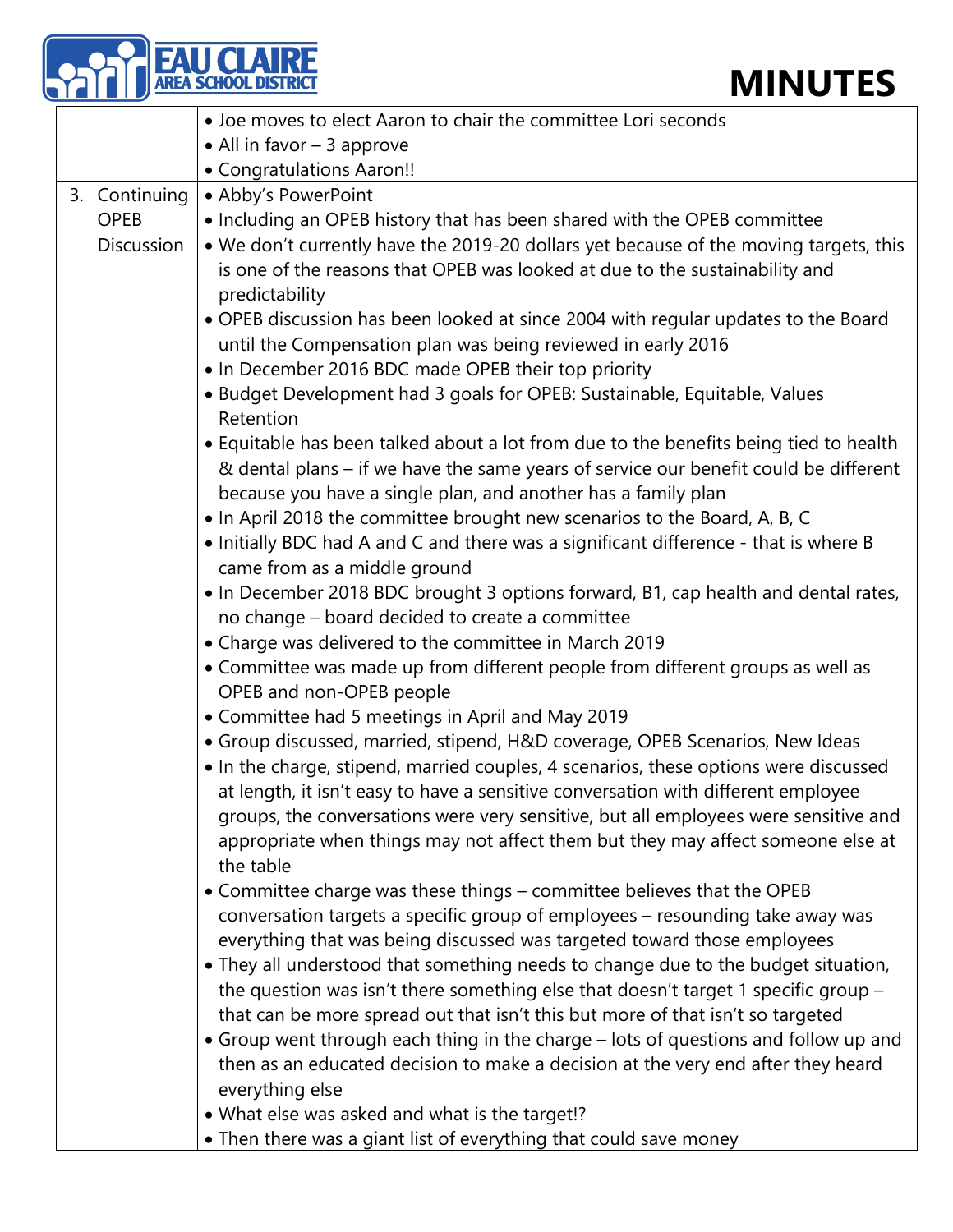| <b>EAU CLAIRE</b><br><b>AREA SCHOOL DIST</b> | <b>MINUTES</b>                                                                           |
|----------------------------------------------|------------------------------------------------------------------------------------------|
|                                              | • Some of the items on the list the committee decided that we need to take off the       |
|                                              | table or that there were things that were left on the table                              |
|                                              | • AA – Earn HRA like married couples instead of automatic contribution –                 |
| approximately \$50,000 savings               |                                                                                          |
|                                              | This helps with the dollars coming back in a more flexible manner instead of a pot       |
| that has limited use                         |                                                                                          |
|                                              | • BB - No HRA contribution for retirees after retirement                                 |
|                                              | Surprising to committee members, they didn't know that this happens, retirees that       |
|                                              | retire in June you still get your HRA contribution in July and then not again after that |
| • CC - shift HRA contribution Date           |                                                                                          |
|                                              | District puts HRA contribution into accounts in early July due to exposure. Bills may    |
|                                              | not show up until about September. They could pay employee 1 in July and then            |
|                                              | employee 1 quits July 7 and then employee 2 starts July 15 and then gets paid – we       |
| are double paying for the same FTE           |                                                                                          |
|                                              | • DD - Lock Insurance Rates for OPEB at 3% or 5%                                         |
|                                              | BDC decided to take off due to the limited cost savings - does the committee have a      |
|                                              | targeted savings? Due to the past work with \$42M and \$57M Budget Development           |
|                                              | Committee choose \$50M - in one year it may not be a lot, but in 10 years it is a lot of |
|                                              | money – the longer we wait to make a change the longer it is before we see a savings     |
|                                              | - this would be in addition to the current benefits they would 'lock' the rates at the % |
|                                              | - this would most likely go into effect 2020-21 - committee did not like the             |
|                                              | grandfather period because you were drawing a line in the sand and there is always       |
|                                              | going to be someone that is just shy of the line - you will always create a winner or a  |
| loser                                        |                                                                                          |
|                                              | • FF-Lock insurance rate at year of retirement instead of year after                     |
|                                              | If you retire in June you have the option to take the insurance cap from June or July    |
|                                              | whichever is better - employees get a larger benefit in July, could save about \$150K    |
|                                              | based upon comparison between 2018-19 and 2019-20                                        |
| • Savings in Sick Bank changes?              |                                                                                          |
| retirees                                     | . DD/EE could say this year's rate locked for 3% or 5% in addition to FF is for other    |
|                                              | Takes out medical trend to create predictability, there are some savings, it is not      |
| 1.5M/year but it is some                     |                                                                                          |
|                                              | • Talked about this as a potential transitional holding pattern, while we see what else  |
|                                              | we can do immediately, so that we can start to move the fund balance back up, it         |
|                                              | brings us back to the fundamentals of what the committee is about                        |
|                                              | • Has the committee talked about other things in other personnel? Salary, FTE            |
| distribution                                 |                                                                                          |
|                                              | • GG – Grandfather based upon years of service instead of age and years of service       |
|                                              | Someone who is 49 and has been here 20+ years in grandfathering scenarios they           |
|                                              | would never meet the criteria, but they have given their entire career to the district   |

• HH – grandfather based upon meeting eligibility instead of fixed date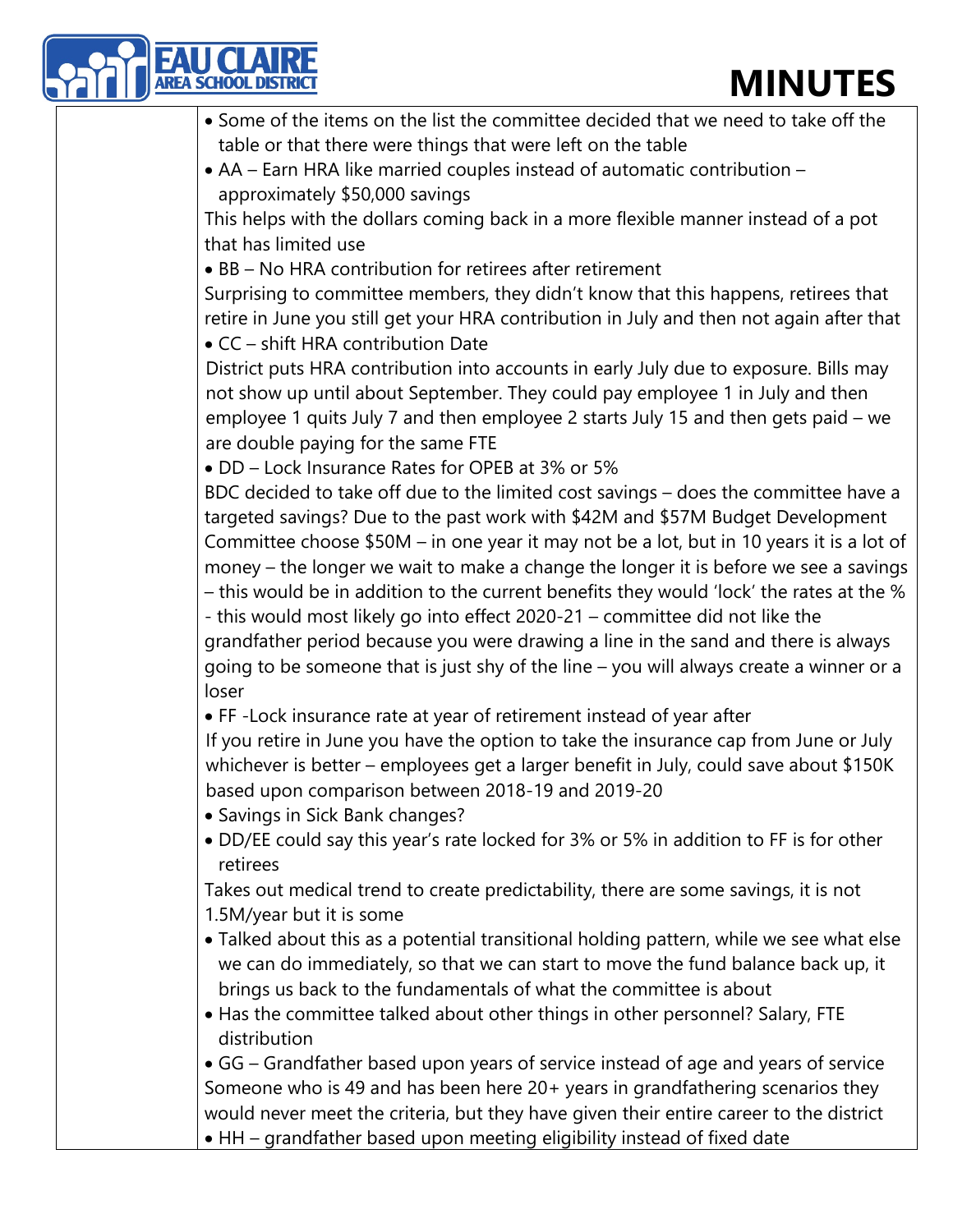

Meet grandfather, but want to keep working, feeling forced out, should be able to keep working if you are willing and able – big piece

• II – modification of a cap based on individuals actual need

When a family retires they go out with family plan and we pay until Medicare eligibility but instead look at how many years you need a family vs employee+ - hard to predict due to ages of children and spouses – we know we are over paying a benefit – if we could do this option and figuring the logistics, we could get what employees actually need – what do other municipalities do – they are most likely not tied to H&D

- What about partner has coverage elsewhere there was a lot of conversation on this topic, but it was taken off the table
- AA-II was the things the committee wanted to keep on the table everything else was off the table to continue discussion – lots of other ideas in brainstorming sessions
- Interesting to see what was considered and what was taken off
- Lots of things to keep off the table were very creative and outside of the box these ideas may change recruitment pattern going forward
- Committee found ways to save money, but it also opened the doors to see the exodus
- Are the committee's ideas going to be shared with all staff to keep the lines of communication open? These ideas are great way to show that we have talked about them in the past
- How do we keep these things on the list with the other cuts that we may have to make?
- We found some slivers of things like timing of HRA deposit not at all surprised at the outcome with the committee saying that the committees recommendation on things the board asked to look at are off the table – employees talking about taking things away from employees is not surprising on the outcome of the committee
- Board wanted to understand that the committee talked about the things presented and getting a holistic view of why things are taken off the table – seems like a good step forward
- If we get committee information where does the board want it?
- Why are they not presenting to the Board on the  $3^{rd}$ ?

Didn't feel that the information is ready to go, but also it didn't come to BDC first

- What is the most accessible form for all employees to see?
- There are minutes and committee are surprised that the board did not get to read them, and the committee would love to keep meeting
- Committee is looking for feedback on what to fine tune going forward
- Spreadsheet could save 0-94K per employee seems fair because you are getting what you need
- Grandfather is important if we are going to cut the benefit but really it means look at other things